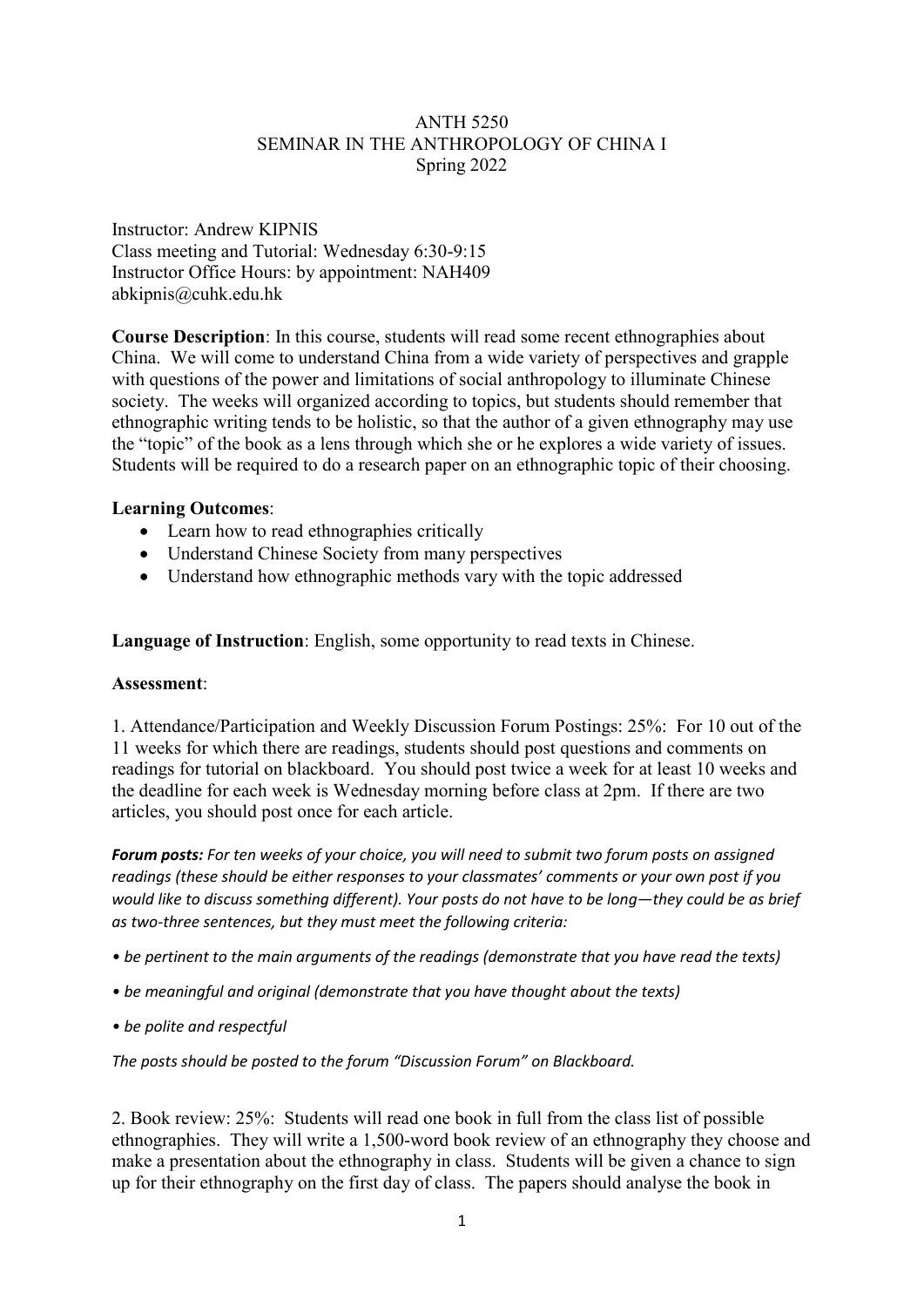terms of the research methods used, the style of writing, the organization of the book as a whole and the arguments the author makes. The paper should be submitted through the plagiarism detection engine VERIGUIDE and use the standard department style for citations. The paper will count for 20 points and the presentation 5.

3. Annotated Bibliography: 10%: Students must prepare a bibliography of at least 8 sources that they will refer to in their final paper. The bibliography should start with a 200-word description of the student's chosen essay topic. After each entry in the bibliography the student should write a sentence or two explaining how the source relates to the student's topic. The bibliography should be turned in by hard copy at the beginning of the class on 17 March. This assignment is really just the first step in writing the final paper and is meant to ensure that students begin their research early enough in the semester. Sources may be in any language but the paper must be written in English. Students wishing to do ethnographic instead of library research should consult with the professor about methods and the possibility of using fewer written references.

4. Final Paper: 40%: The paper may be on a topic of the student's choosing that is relevant to the course and that is approved by the instructor. The approximate length of the paper should be 2,500 words. The paper should be submitted through the plagiarism detection engine VERIGUIDE and use the standard department style for citations. Students will make a brief oral presentation about their topic in class during the final lecture period. The presentation will count for 5 points and the paper itself 35 points. The paper should be submitted on Veriguide with a hardcopy turned into the office by Wednesday 5 May at 12 noon.

# **Course Schedule**:

# **Week One**: 12 January **Introduction**

- Sign up for book reviews
- Chinese modernities

# **Week Two:** 19 January **ETHNOGRAPHIC RESEARCH**

Read: Stig Thøgersen and Maria Heimer 2006. "Introduction" In *Doing fieldwork in China.* Pp. 1-18.

Xiao Qiang 2019. "President Ci's Surveillance State" *Journal of Democaracy*30(1):53-67.

- Ethnographic Methods
- Research in Zouping

# **Week Three**: 26 January **URBAN CHINA, URBANIZATION**

Read: Kipnis, Andrew B. 2013. "Urbanization in Between" *China Perspectives* #3:5-12.

Cliff, Tom. 2013. "Peripheral Urbanism" *China Perspectives* #3:13-23.

- Urban ethnography
- Typing people in China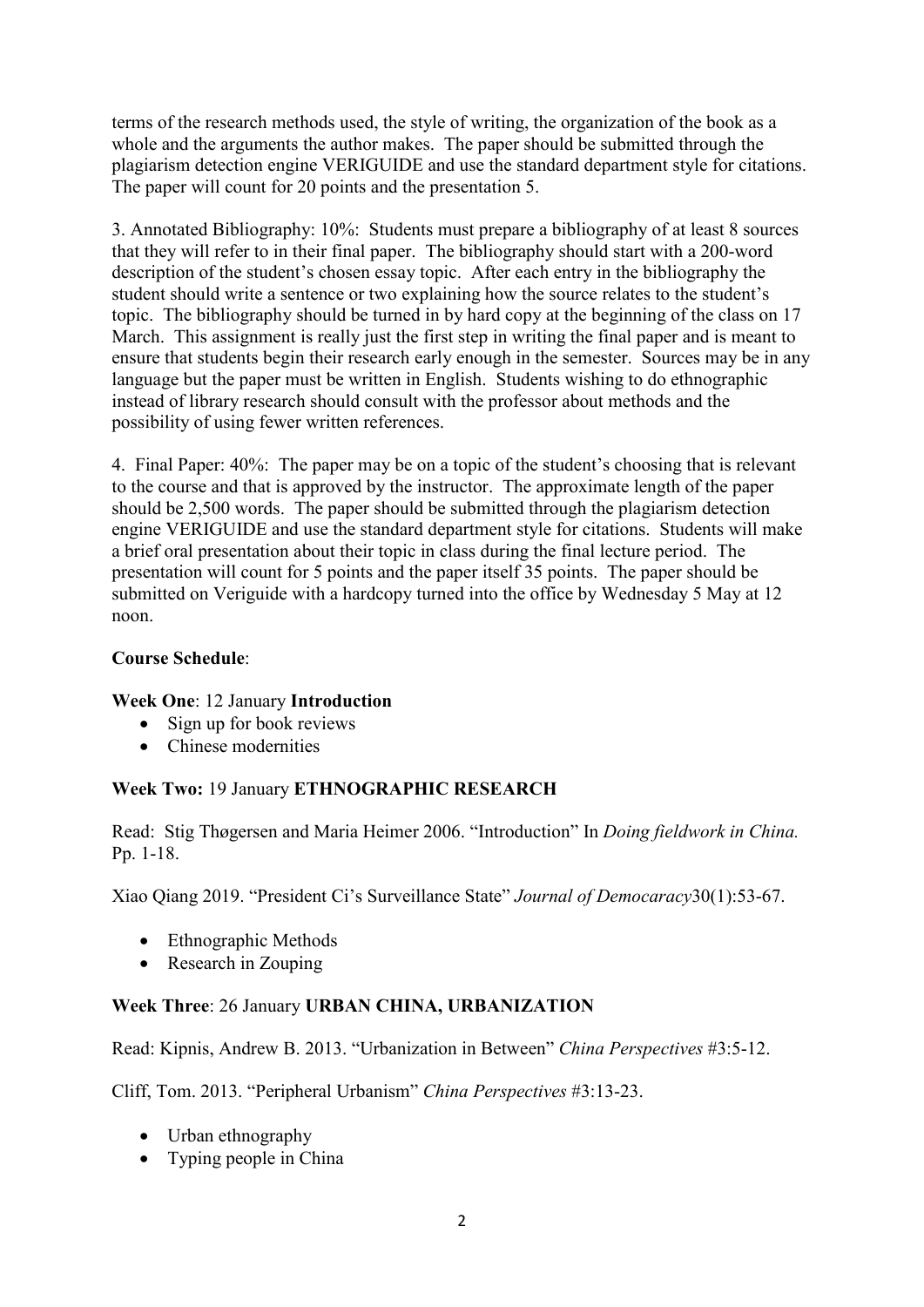#### Possible ethnographies:

Cliff, Tom

2016 Oil and Water: Being Han in Xinjiang. Chicago: University of Chicago Press.

#### Evans, Harriet

 2020 Beijing from Below: Stories of Marginal Lives in the Capital's Center. Durham, NC: Duke University Press.

Jankowiak, William R.

1993 Sex, death, and hierarchy in a Chinese city : an anthropological account. New York: Columbia University Press.

#### Kipnis, Andrew B.

2016 From Village to City: Social Transformation in a Chinese County Seat. Berkeley, CA: University of California Press.

Zhang, Li

2001 Strangers in the City: Reconfigurations of Space, Power, and Social Networks Within China's Floating Population. Stanford, CA: Stanford University Press.

#### Zhang, Li

2010 In Search of Paradise: Middle Class Living in a Chinese Metropolis. Ithaca, NY: Cornell University Press.

[\(Cliff 2016;](#page-10-0) [Evans 2020;](#page-11-0) [Jankowiak 1993;](#page-11-1) [Kipnis 2016;](#page-12-0) [Zhang 2001;](#page-14-0) [Zhang 2010\)](#page-14-1)

**\*\*\*\*2 February Chinese Spring Festival Holiday HAPPY NEW YEAR\*\*\*\*\*\*\*\*\***

### **Week Four**: 9 February **RURAL CHINA**

Read: Fang, I-chieh 2015 Family Dynamics after Migration in Post-Mao Rural China. *In* Anthropology of this Century. [http://aotcpress.com/articles/family-dynamics](http://aotcpress.com/articles/family-dynamics-migration-postmao-rural-china/)[migration-postmao-rural-china/,](http://aotcpress.com/articles/family-dynamics-migration-postmao-rural-china/) Vol. 12. London.

Steinmuller, Hans. 2010. Communities of complicity: Notes on state formation and local sociality in rural China. American Ethnologist 37(3):539-549.

- Rural Ethnographies
- Morality and Ethics

#### Possible ethnographies

Cody, Sacha

 2019 Exemplary Agriculture: Independent Organic Farming in Contemporary China. Singapore: Palgrave Macmillan.

Lai, Lili

2017 Hygiene, Sociality, and Culture in Contemporary Rural China: The Uncanny New Village. Amsterdam: Amsterdam University Press.

Liu, Xin

2000 In One Own's Shadow: An Ethnographic Account of the Condition of Post-reform Rural China. Berkeley: University of California Press.

Lora-Wainwright, Anna

2013 Fighting for Breath: Living Morally and Dying of Cancer in a Chinese Village. Honolulu: University of Hawai'i Press.

Oxfeld, Ellen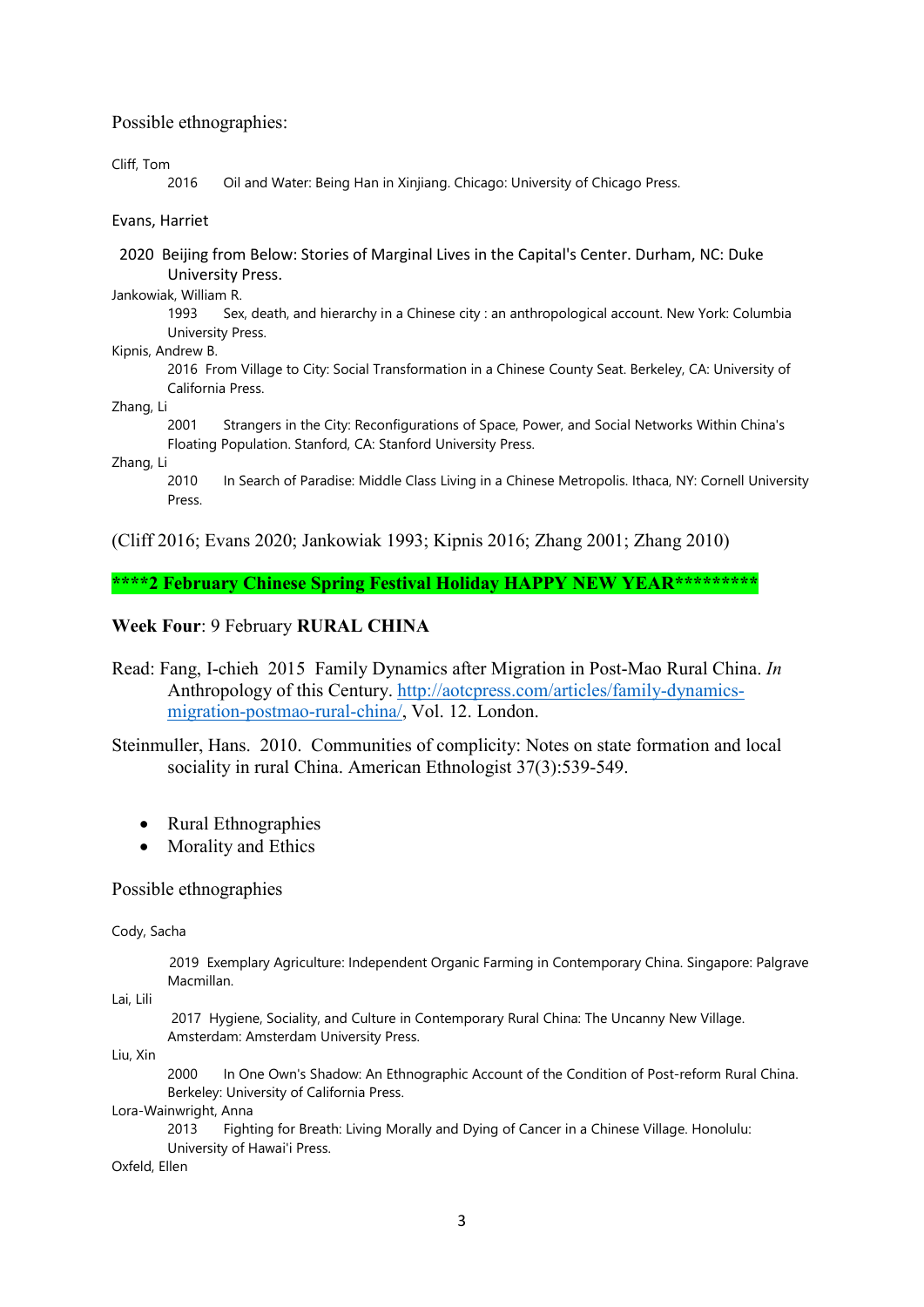2010 Drink Water, But Remember the Source: Moral Discourse in a Chinese Village. Berkeley: University of California Press.

Steinmuller, Hans

2013 Communities of Complicity: Everyday Ethics in Rural China. New York: Berghahn.

Wu, Ka-ming

2015 Reinventing Chinese Tradition: The Cultural Politics of Late Socialism. Chicago: University of Illinois Press.

[\(Cody 2019;](#page-10-1) [Lai 2017;](#page-12-1) [Liu 2000;](#page-12-2) [Lora-Wainwright](#page-12-3) 2013; [Oxfeld 2010;](#page-13-0) [Steinmuller 2013;](#page-13-1) [Wu 2015\)](#page-13-2)

### **Week Five**: 16 February **RELIGION**

Read: Johnson, Ian.2017. *The Souls of China: The Return of Religion after Mao*. New York: Pantheon. Pp. 5-51.

- Politics of Religion in China
- Popular Religion

Possible ethnographies

Boretz, Avron

2011 Gods, Ghosts and Gangsters: Ritual Violence, Martial Arts and Masculinity on the Margins of Chinese Society. Honolulu: University of Hawai'i Press.

Cao, Nanlai

2011 Constructing China's Jerusalem. Stanford: Stanford University Press.

Chau, Adam Yuet

2006 Miraculous Response: Doing Popular Religion in Contemporary China. Stanford: Stanford University Press.

Chen, Nancy N.

2003 Breathing Spaces: Qigong, Psychiatry, and Healing in China. New York: Columbia University Press.

Kipnis, Andrew B.

 2021 The Funeral of Mr. Wang: Life, Death and Ghosts in Urbanizing China. Berkeley: University of California Press.

Ng, Emily

2020 A Time of Lost Gods: Mediumship, Madness and the Ghost after Mao. Berkeley: University of California Press.

Palmer, David A.

2007 Qigong fever : body, science, and utopia in China. New York: Columbia University Press.

[\(Boretz 2011;](#page-10-2) [Cao 2011;](#page-10-3) [Chau 2006;](#page-10-4) [Chen 2003;](#page-10-5) [Kipnis 2021;](#page-12-4) [Ng 2020;](#page-12-5) [Palmer 2007\)](#page-13-3)

### **Week Six**: 23 February **CHANGING FAMILY RELATIONS**

Read the introductions from Brandtstadter and Santos, and then Harrell and Santos

- Kinship
- Social Relations

### Possible ethnographies

Brandtstadter, Susanne, and Goncalo D. Santos, eds.

2009 Chinese Kinship: Contemporary Anthropological Perspectives. Milton Park, UK: Routledge.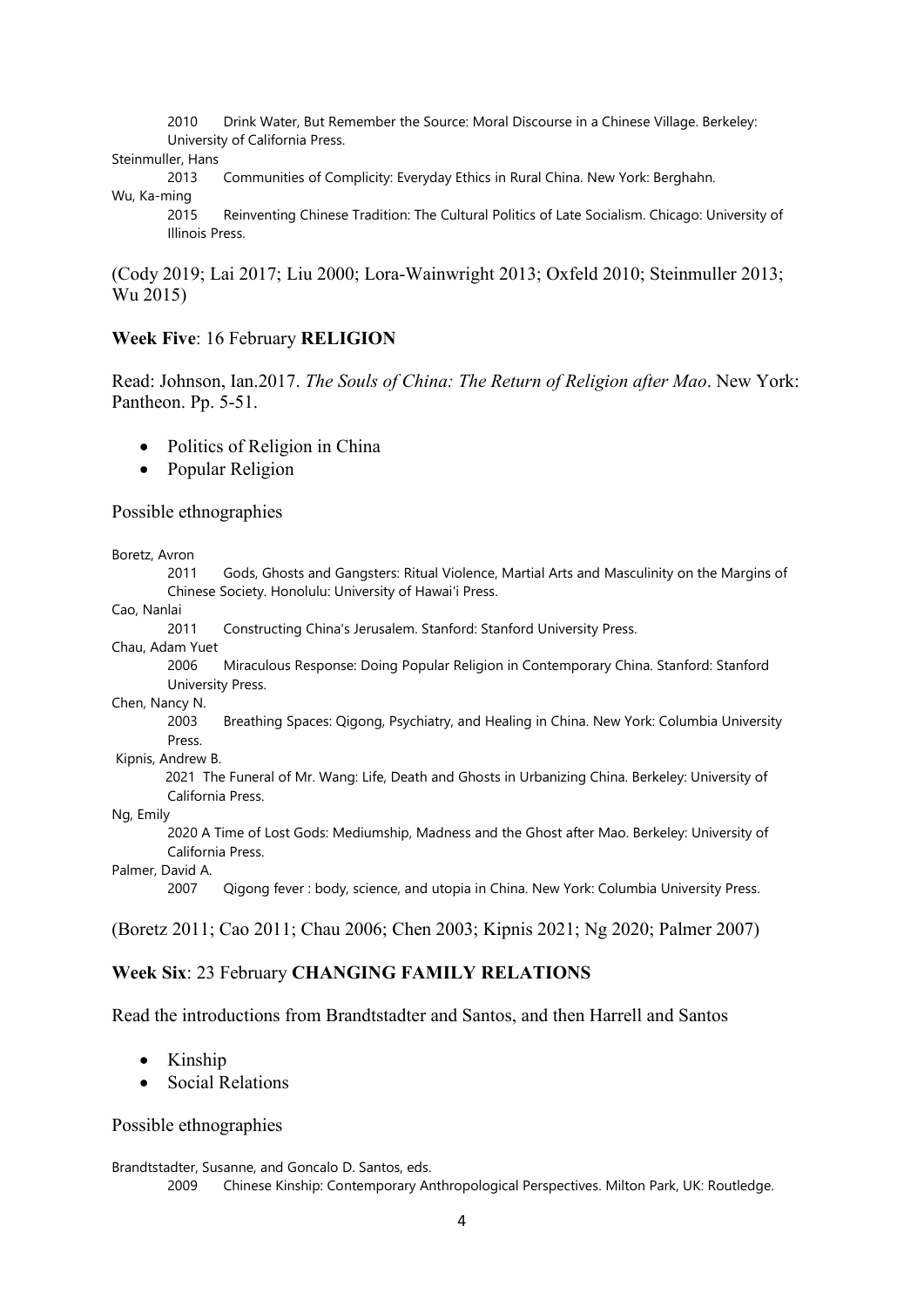Harrell, Stevan, and Goncalo D. Santos

2017 Transforming Patriarchy: Chinese Families in the Twenty-First Century. Seattle: University of Washington Press.

Kipnis, Andrew B.

1997 Producing Guanxi: Sentiment, Self, and Subculture in a North China Village. Durham, NC: Duke University Press.

Sangren, P. Stevan

2017 Filial Obsessions: Chinese Patriliny and its Discontents. New York: Palgrave Macmillan.

Shi, Lihong

2017 Choosing Daughters: Family Change in Rural China. Stanford, CA: Stanford University Press. University Press.

Wolf, Margery

1972 Women and the family in rural Taiwan. Stanford: Stanford University Press.

Yan, Yunxiang

2003 Private Life Under Socialism: Love, Intimacy and Family Change in a Chinese Village 1949-1999. Stanford: Stanford University Press.

Yang, Mayfair Mei-hui

1994 Gifts, favors, and banquets: the art of social relationships in China. Ithaca, NY: Cornell University Press.

[\(Brandtstadter and Santos 2009;](#page-10-6) [Harrell and Santos 2017;](#page-11-2) [Kipnis 1997;](#page-11-3) [Sangren 2017;](#page-13-4) [Shi](#page-13-5)  [2017;](#page-13-5) [Wolf 1972;](#page-13-6) [Yan 2003;](#page-14-2) [Yang 1994\)](#page-14-3)

### **Week Seven**: 2 March **WORLDS OF WORK**

Read: Jacka, Tamara, Andrew B. Kipnis, and Sally Sargeson. 2013 Contemporary China: Society and Social Change. Cambridge: Canbridge University Press. Chapter 5 pp 105-124.

• Work

• Occupational and Class difference in Contemporary China

### Possible ethnographies

Cho, Mun Young

2013 The Specter of "The People": Urban Poverty in Northeast China. Ithaca, NY: Cornell University Press.

Chumley, Lily Hope

2016 Creativity Class: Art School and Culture Work in Postsocialist China. Princeton, NJ: Princeton University Press.

Hanser, Amy

2008 Service Encounters: Class, Gender and the Market for Social Distinction in Urban China. Stanford, CA: Stanford University Press.

Osborg, John

2013 Anxious Wealth: Money and Morality Among China's New Rich. Stanford, CA: Stanford University Press.

Pun, Ngai

2005 Made In China: Women Workers in a Global Workplace. Durham: Duke University Press. Wong, Winnie Won Yin

2013 Van Gogh on Demand: China and the Readymade. Chicago: University of Chicago Press. Zheng, Tiantian

2009 Red Lights: The Lives of Sex Workers in Postsocialist China. Minneapolis: University of Minnesota Press.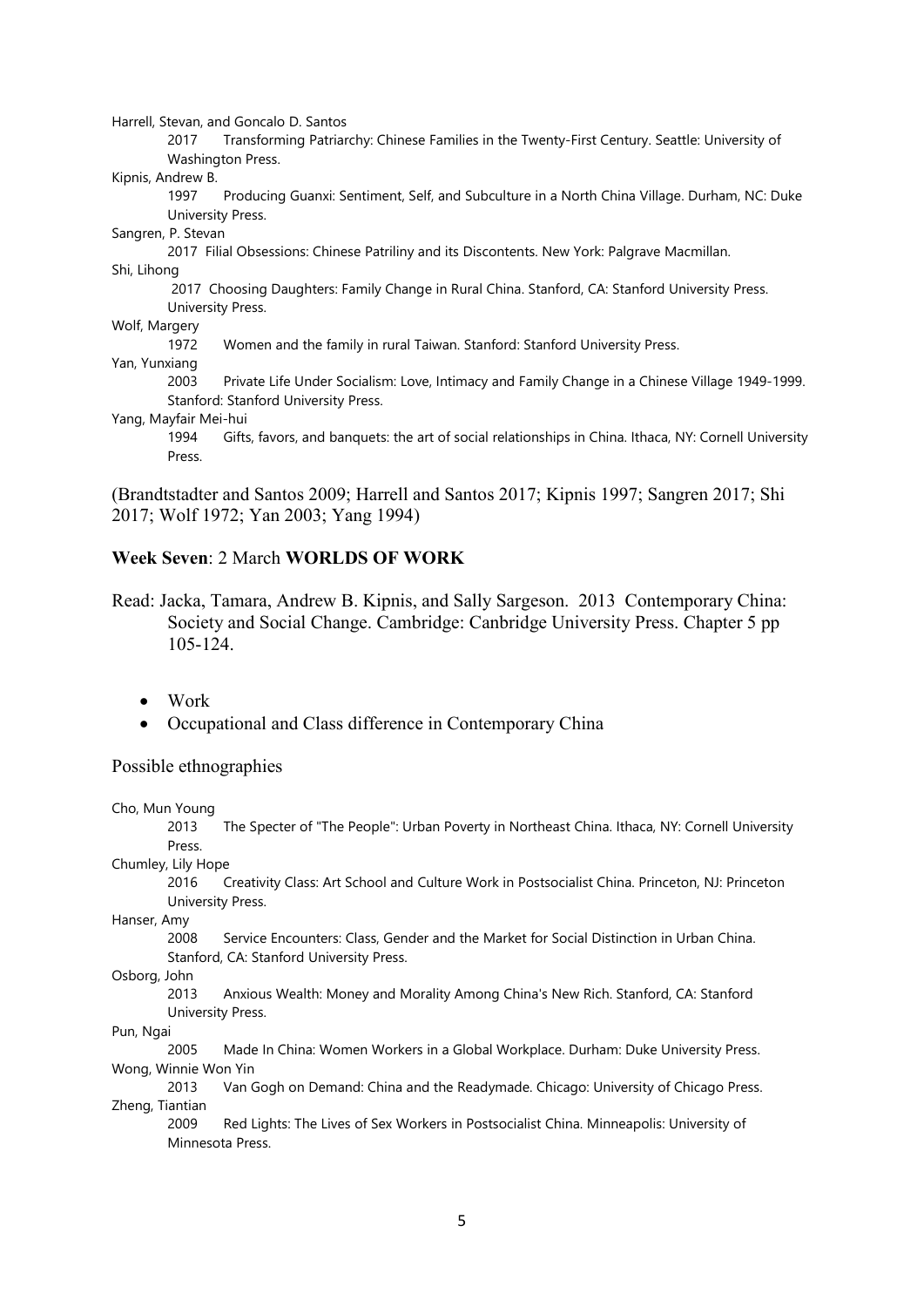[\(Cho 2013;](#page-10-7) [Chumley 2016;](#page-10-8) [Hanser 2008;](#page-11-4) [Osborg 2013;](#page-13-7) [Pun 2005;](#page-13-8) [Wong 2013;](#page-13-9) [Yan 2008;](#page-14-4) [Zheng 2009\)](#page-14-5)

### **Week Eight**: 9 March **EDUCATION AND PARENTING**

Read Kipnis, Andrew B. 2001 The Disturbing Educational Discipline of "Peasants". The China Journal (46):1-24.

### And either

Kipnis, Andrew B. 2006 Suzhi: A Keyword Approach. The China Quarterly (186):295-313.

### Or

Woronov, Terry E. 2011 Learning to Serve: Urban Youth, Vocational Schools and New Class Formations in China. The China Journal (66):77-99.

- Education
- Parenting

### Possible Ethnographies

#### Bregnbaek, Susanne

2016 Fragile Elite: The Dilemmas of China's Top University Students. Stanford, CA: Stanford University Press.

Fong, Vanessa L.

2004 Only Hope: Coming of Age Under China's One-Child Policy. Stanford: Stanford University Press. Hansen, Mette Halskov

1999 Lessons in Being Chinese: Minority Education and Ethnic Identity in Southwest China. Seattle: University of Washington Press.

Hansen, Mette Halskov

2015 Educating the Chinese Individual: Life in a Rural Boarding School. Seattle: University of Washington Press.

Kipnis, Andrew B.

2011 Governing Educational Desire: Culture, Politics and Schooling in China. Chicago: University of Chicago Press.

#### Kuan, Teresa

2015 Love's Uncertainty: The Politics and Ethics of Child Rearing in Contemporary China. Oakland, CA: University of California Press.

#### Obendiek, Helena

2016 Changing Fate: Education, Poverty and Family Support in Contemporary Chinese Society. Berlin: Lit Verlag.

#### Woronov, Terry E.

2016 Class Work: Vocational Schools and China's Urban Youth. Stanford: Stanford University Press. Xu, Jing

 2017 The Good Child: Moral Development in a Chinese Preschool. Stanford, CA: Stanford University Press.

[\(Bregnbaek 2016;](#page-10-9) [Fong 2004;](#page-11-5) [Hansen 2015;](#page-11-6) [Kipnis 2011;](#page-11-7) [Kuan 2015;](#page-12-6) [Obendiek 2016;](#page-13-10) [Woronov 2016;](#page-13-11) [Xu 2017\)](#page-13-12)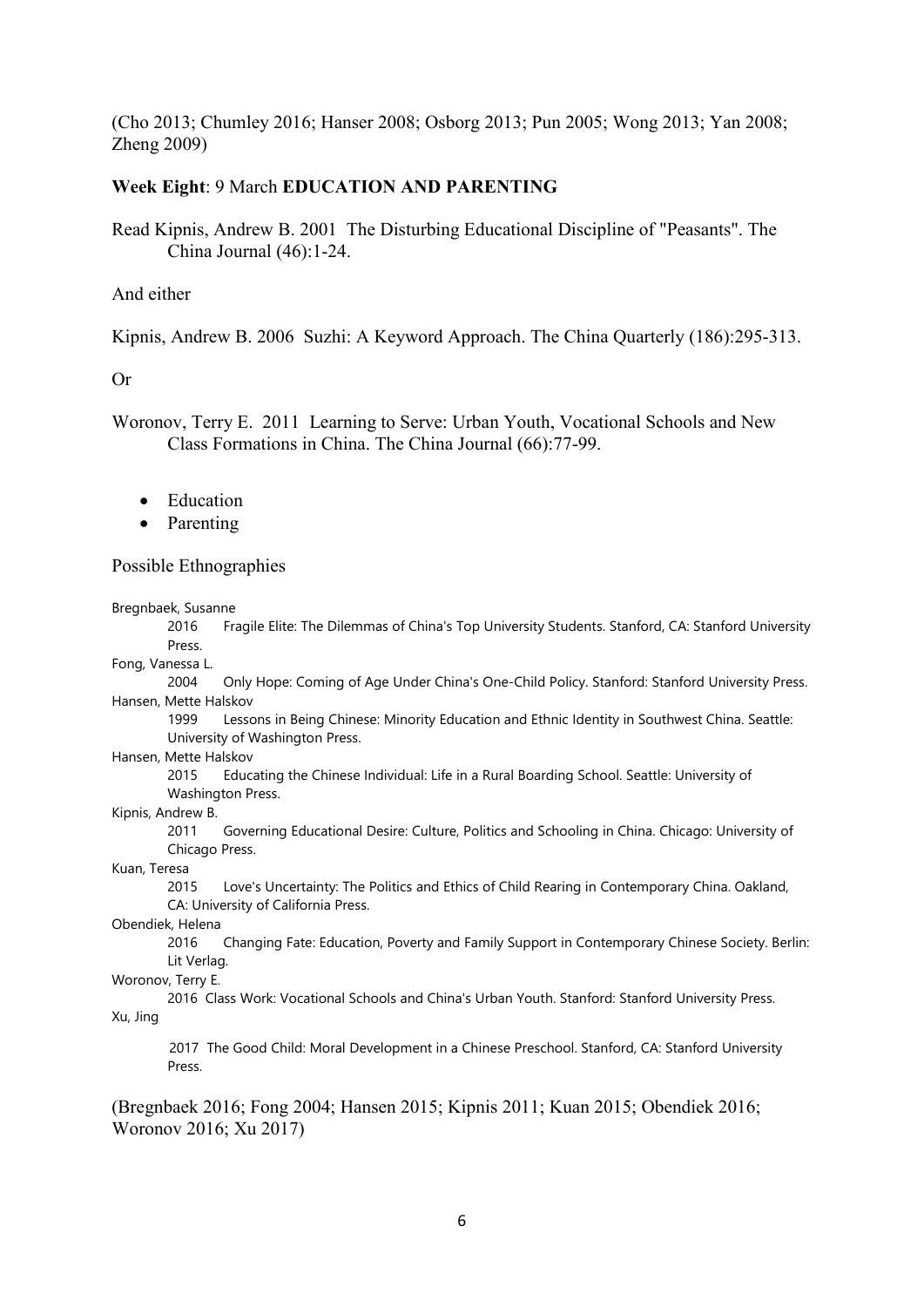### **Week Nine**: 16 March **MIGRATION AND MOBILITY**

### **ANNOTATED BIBLIOGRAPHY DUE**

Read: Rofel, Lisa. 2007 Desiring China: Experiments in Neoliberalism, Sexuality, and Public Culture. Durham, NC: Duke University Press. Chapter 4, pp. 111-134.

- Migration
- Mobility

#### Possible Ethnographies

#### Chu, Julie Y

2010 Cosmologies of Credit: Transnational Mobility and the Politics of Destination in China. Durham, NC: Duke University Press.

Fong, Vanessa L.

2011 Paradise Redefined: Transnational Chinese Students and the Quest for Flexible Citizenship in the Developed World. Stanford: Stanford University Press.

#### Jacka, Tamara

2005 Rural Women in Urban China: Gender, Migration, and Social Change. London: ME Sharpe. Ling, Minhua

 2019 The Inconvenient Generation: Migrant Youth Coming of Age on Shanghai's Edge. Stanford: Stanford University Press.

Yan, Hairong

2008 New Masters, New Servants. Migration, Development and Women Workers in China. Durham, NC: Duke University Press.

Zavoretti, Roberta

2017 Rural Origins, City Lives. Seattle: University of Washington Press.

[\(Chu 2010;](#page-10-10) [Fong 2011;](#page-11-8) [Jacka 2005;](#page-11-9) [Ling 2019;](#page-12-7) [Yan 2008;](#page-14-4) [Zavoretti 2017\)](#page-14-6)

### **Week Ten**: 23 March **CHINESE MEDICINE AND ANALOGIC THOUGHT**

Read: Hay, John. 1983 Arterial Art. Stone Lion Review (11):71-84.

Farquhar, Judith 1985. "Time and Text: Approaching Contemporary Chinese Medical practice through the analysis of a Published Case"

- Health
- Chinese Medicine

Possible Ethnographies

Bartlett, Nicholas

2020 Recovering Histories: Life and Labor after Heroin in Reform-Era China. Berkeley: University of California Press.

Farquhar, Judith

1994 Knowing practice: The clinical encounter of Chinese medicine. Boulder: Westview Press. Farquhar, Judith

2002 Appetites: Food and Sex in Post-Socialist China. Durham, NC: Duke University Press.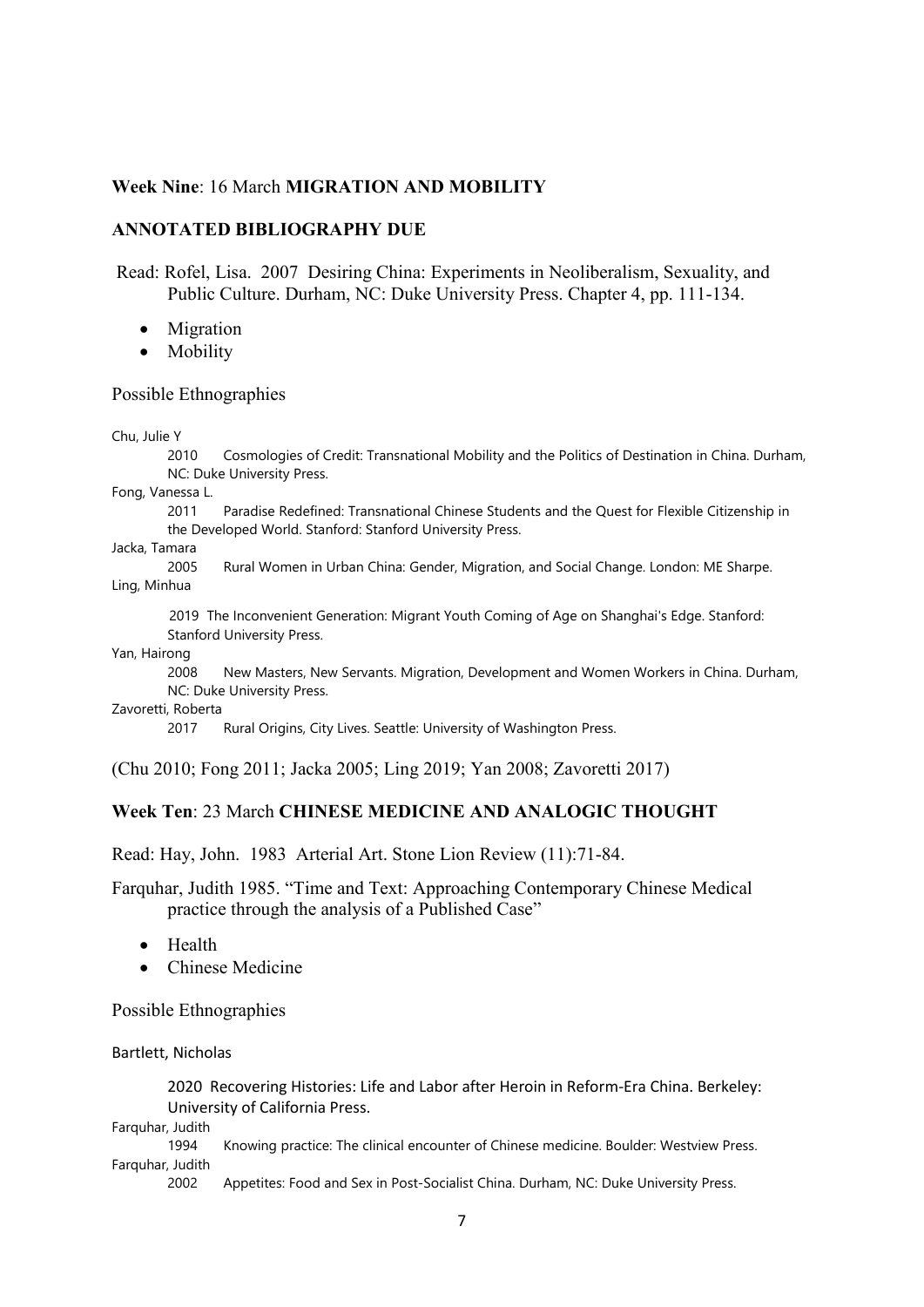Farquhar, Judith, and Qicheng Zhang

2012 Ten Thousand Things: Nurturing Life in Contemporary Beijing. New York: Zone Books. Gottschang, Suzanne Z.

 2018 Formulas for Motherhood in an Urban Chinese Hospital. Ann Arbor: University of Michigan Press. Liu, Shao-hua

2011 Passage to Manhood: Youth Migration, Heroin, and AIDS in Southwest China. Palo Alto: Stanford University Press.

Mason, Katherine A.

2016 Infectious Change: Reinventing Chinese Public Health after an Epidemic. Stanford, CA: Stanford University Press.

Song, Priscilla

 2017 Biomedical Odysseys: Fetal Cell Experiments from Cyberspace to China. Princeton, NJ: Princeton Uiversity Press.

Uretsky, Elanah

2016 Occupational Hazards: Sex, Business and HIV in Post-Mao China. Stanford, CA: Stanford University Press.

Zhang, Everett Yuehong

2015 The Impotence Epidemic: Men's Medicine and Sexual Desire in Contemporary China. Durham, NC: Duke University Press.

Zhang Li

2020 Anxious China: Inner Revolution and Politics of Psychotherapy. Berkely, CA: University of California Press.

[\(Bartlett 2020;](#page-10-11) [Farquhar 1994a;](#page-11-10) [Farquhar 1994b;](#page-11-11) [Farquhar 2002;](#page-11-12) [Farquhar and Zhang 2012;](#page-11-13) [Gottschang 2018;](#page-11-14) [Liu 2011;](#page-12-8) [Mason 2016;](#page-12-9) [Song 2017;](#page-13-13) [Uretsky 2016;](#page-13-14) [Zhang 2015;](#page-14-7) [Zhang](#page-14-8)  [2020\)](#page-14-8)

## **Week Eleven** 30 March **ETHNIC MINORITIES AND TOURISM**

- Read: Harrell, Stevan. 1995 Introduction: Civilizing Projects and the Reactions to Them. *In* Cultural Encounters on China's Ethnic Frontiers. S. Harrell, ed. Seattle: University of Washington Press. Pp. 3-36.
	- Travel
	- Ethnicity

Possible ethnographies

Chio, Jenny

2014 A Landscape of Travel: The Work of Tourism in Rural Ethnic China. Seattle: University of Washington Press.

Gillette, Maris Boyd

2000 Between Mecca and Beijing: Modernization and Consumption among Urban Chinese Muslims. Stanford: Stanford University Press.

Litzinger, Ralph A.

2000 Other Chinas: The Yao and the Politics of National Belonging. Durham, NC: Duke University Press.

Makley, Charlene

2007 The Violence of Liberation: Gender and Tibetan Buddhist Revival in Post-Mao China. Berkeley: University of California Press.

 2018 The Battle for Fortune: State-led Development, Personhood and Power among Tibetans in China. Ithaca, NY: Cornell University Press.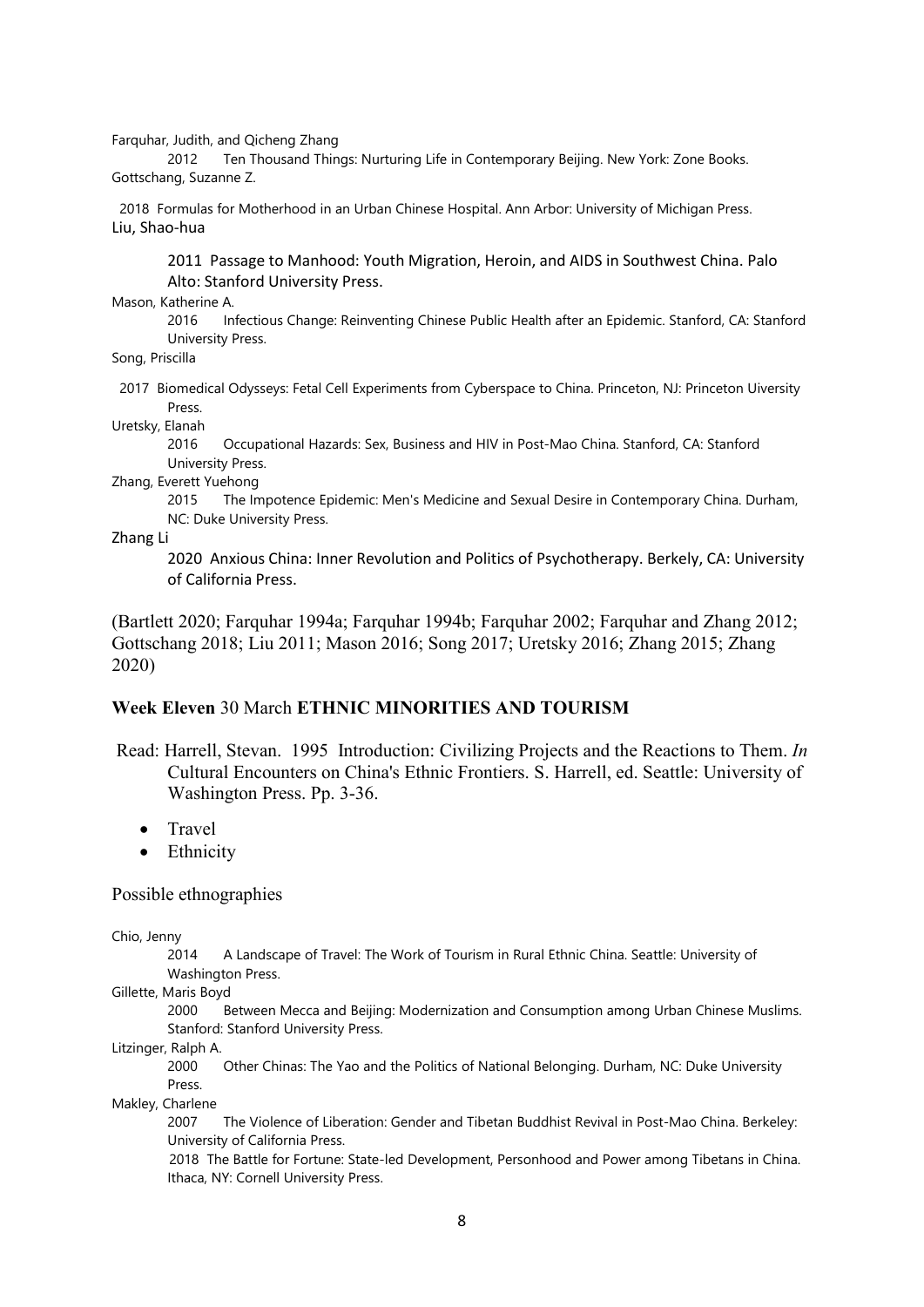Mueggler, Erik

2001 The Age of Wild Ghosts: Memory, Violence, and Place in Southwest China. Berkeley: University of California Press.

2017 Songs for Dead Parents: Corpse, Text and World in Southwest China. Chicago: University of Chicago Press.

Notar, Beth E.

2006 Displacing Desire: Travel and Popular Culture in China. Honolulu: University of Hawai'i Press. Schein, Louisa

2000 Minority Rules: The Miao and the Feminine in China's Cultural Politics. Durham, NC: Duke University Press.

[\(Chio 2014;](#page-10-12) [Gillette 2000;](#page-11-15) [Litzinger 2000;](#page-12-10) [Makley 2007;](#page-12-11) [Makley 2018;](#page-12-12) [Mueggler 2001;](#page-12-13) [Mueggler 2017;](#page-12-14) [Notar 2006;](#page-12-15) [Schein 2000\)](#page-13-15)

**\*\*\*\*6 April Off Reading Week\*\*\*\***

# **Week Twelve**: 13 April **ONLINE ETHNOGRAPHIES**

Read: MacDonald, Tom. 2019. "Strangership and Social Media: Moral Imaginaries of Gendered Strangers in Rural China" *American Anthropologist* 121(1)76-88.

Wang, Tricia 2013. "Introduction" to PhD thesis *Talking to Strangers: Chinese Youth and Social Media* UCSD Sociology Department pp. 1-28.

- Online Life
- Relations on the Internet

Possible ethnographies

| Carrico, Kevin |                                                                                                 |
|----------------|-------------------------------------------------------------------------------------------------|
|                | 2017 The Great Han: Race, Nationalism and Tradition in China Today. Berkeley, CA: University of |
|                | California Press.                                                                               |
| McDonald, Tom  |                                                                                                 |
| 2016           | Social Media in Rural China. London: UCL Press.                                                 |
| Wang, Xinyuan  |                                                                                                 |
| 2016           | Social Media in Industrial China. London: UCL Press.                                            |
| Yang, Guobin   |                                                                                                 |
| 2010           | The Power of the Internet in China. New York: Columbia University Press.                        |

[\(Carrico 2017;](#page-10-13) [McDonald 2016;](#page-12-16) [Wang 2016;](#page-13-16) [Yang 2010\)](#page-14-9)

## **Week Thirteen** 20 April **FINAL PRESENTATIONS**

• Student presentations

# **FINAL PAPERS DUE FRIDAY 29 April at 12 NOON**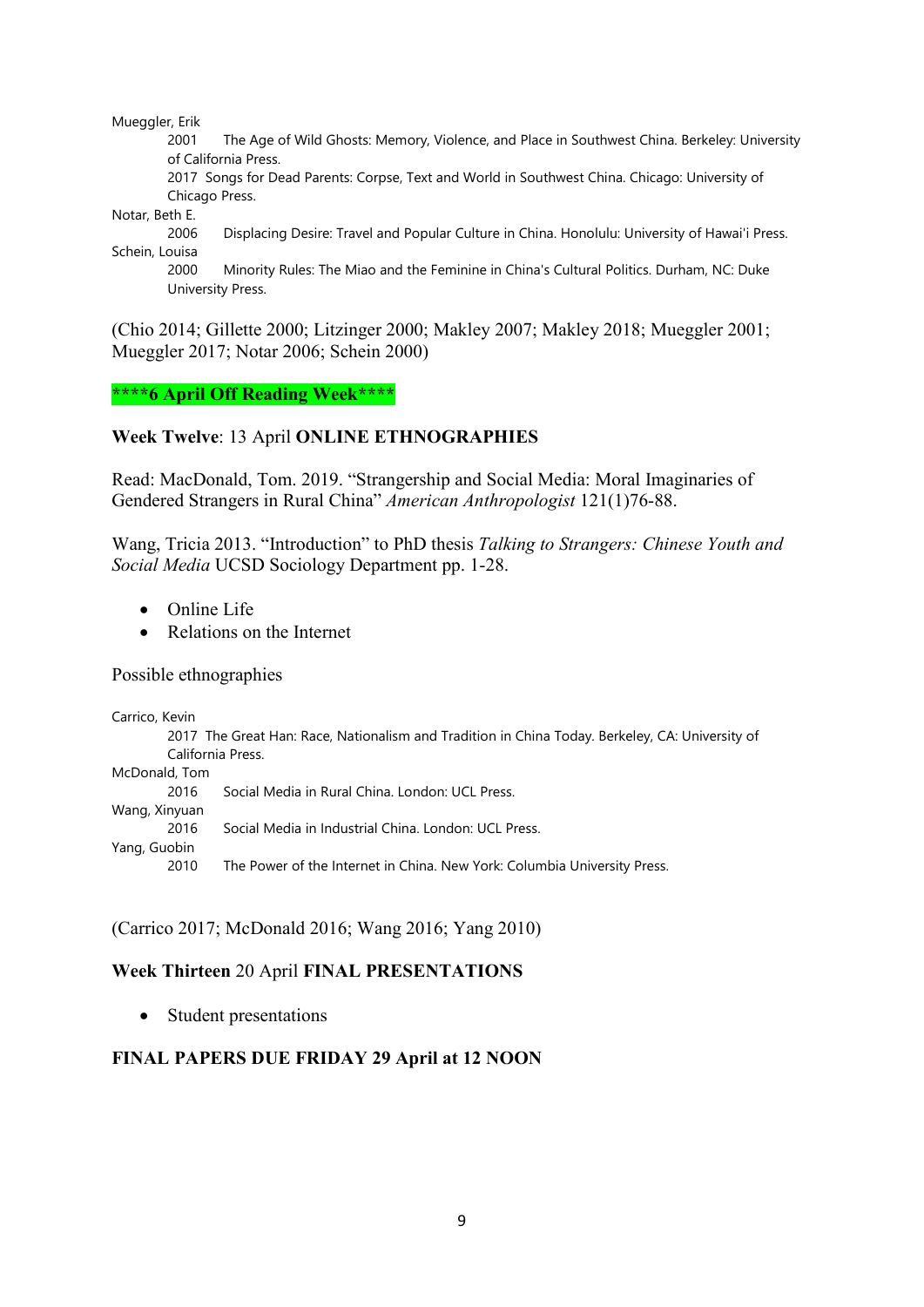# GRADE DESCRIPTORS:

| Grade          | Criteria for 1) the course and 2) for coursework                                                                                                                                                                                                              |
|----------------|---------------------------------------------------------------------------------------------------------------------------------------------------------------------------------------------------------------------------------------------------------------|
| A              | 1) Outstanding performance on all learning outcomes.                                                                                                                                                                                                          |
|                | 2) The work has creatively synthesized course materials and key ideas in an<br>original way. The argument is logical and cohesive, the discussion is well-<br>organized, and the writing is clear. Concrete evidence corresponds to<br>statements and claims. |
| $A-$           | 1) Generally outstanding performance on all (or almost all) learning<br>outcomes.                                                                                                                                                                             |
|                | 2) The work synthesizes course materials and key ideas in an original way,<br>but there are areas for improvement.                                                                                                                                            |
| <b>B-range</b> | 1) Substantial performance on all learning outcomes, OR high performance                                                                                                                                                                                      |
|                | on some learning outcomes which compensates for less satisfactory<br>performance on others, resulting in overall substantial performance.                                                                                                                     |
|                |                                                                                                                                                                                                                                                               |
|                | 2) The work demonstrates a solid grasp of course materials and key ideas.                                                                                                                                                                                     |
|                | There are areas for improvement with respect to building a cohesive                                                                                                                                                                                           |
|                | argument, organizing the discussion, communicating clearly, and/or                                                                                                                                                                                            |
| C-range        | identifying relevant evidence.<br>1) Satisfactory performance on the majority of learning outcomes, possibly                                                                                                                                                  |
|                | with a few weaknesses.                                                                                                                                                                                                                                        |
|                |                                                                                                                                                                                                                                                               |
|                | 2) The work shows some effort, but course materials have not been                                                                                                                                                                                             |
|                | sufficiently engaged. The argument and the writing is not clear, and/or there<br>is no evidence for statements and claims made.                                                                                                                               |
| D-range        | 1) Barely satisfactory performance on a number of learning outcomes.                                                                                                                                                                                          |
|                |                                                                                                                                                                                                                                                               |
|                | 2) The work shows little effort to engage course materials. There are major<br>problems with clarity of argument and writing.                                                                                                                                 |
| F              | 1) Unsatisfactory performance on a number of learning outcomes, OR failure                                                                                                                                                                                    |
|                | to meet specified assessment requirements.                                                                                                                                                                                                                    |
|                | 2) The work has failed respond to the assignment prompt.                                                                                                                                                                                                      |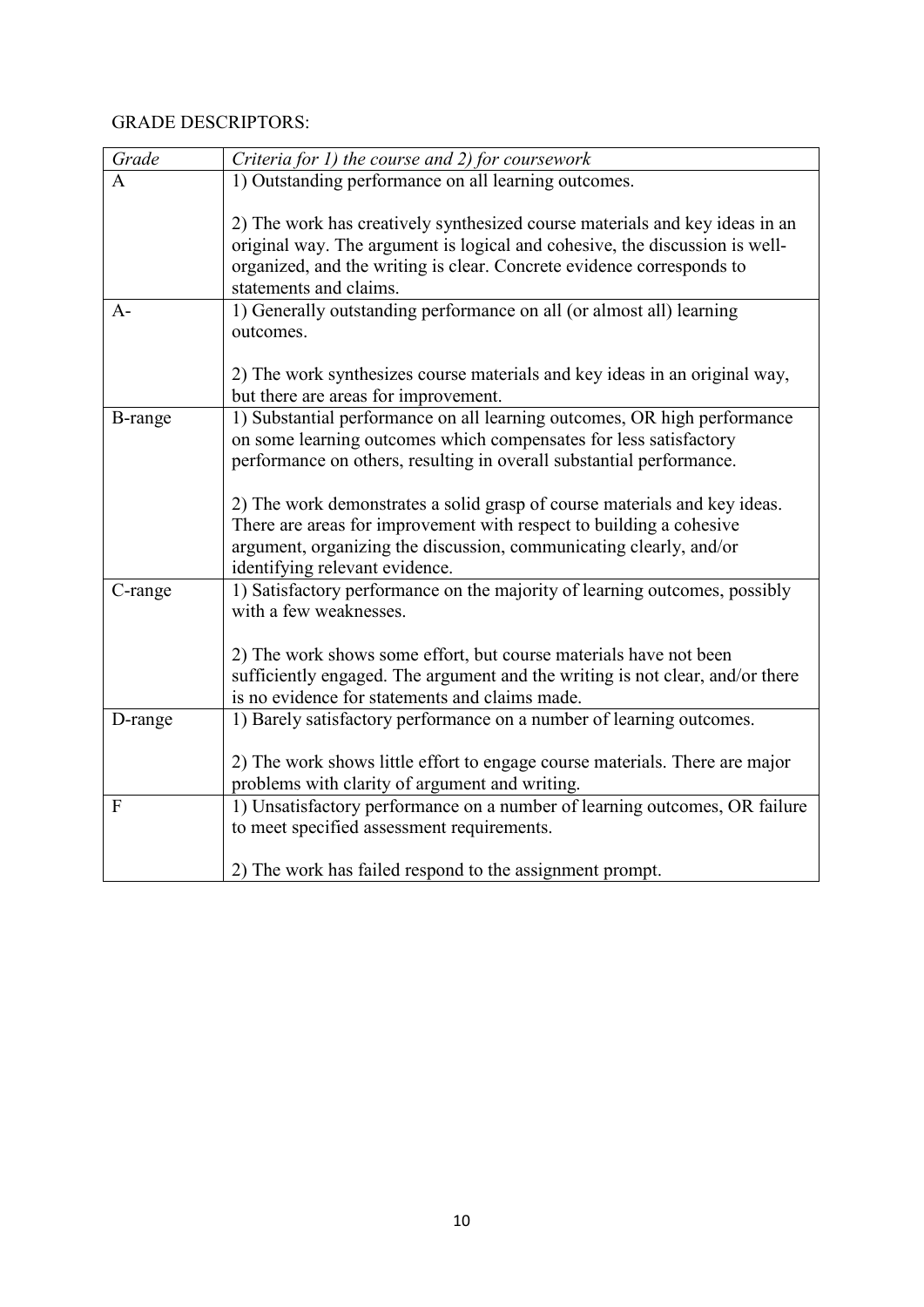#### **LIST OF POSSIBLE ETHNOGRAPHIES**

<span id="page-10-11"></span>Bartlett, Nicholas

 2020 Recovering Histories: Life and Labor after Heroin in Reform-Era China. Berkeley: University of California Press.

<span id="page-10-2"></span>Boretz, Avron

 2011 Gods, Ghosts and Gangsters: Ritual Violence, Martial Arts and Masculinity on the Margins of Chinese Society. Honolulu: University of Hawai'i Press.

<span id="page-10-6"></span>Brandtstadter, Susanne, and Goncalo D. Santos, eds.

<span id="page-10-9"></span> 2009 Chinese Kinship: Contemporary Anthropological Perspectives. Milton Park, UK: Routledge. Bregnbaek, Susanne

 2016 Fragile Elite: The Dilemmas of China's Top University Students. Stanford, CA: Stanford University Press.

<span id="page-10-3"></span>Cao, Nanlai

<span id="page-10-13"></span> 2011 Constructing China's Jerusalem. Stanford: Stanford University Press. Carrico, Kevin

 2017 The Great Han: Race, Nationalism and Tradition in China Today. Berkeley, CA: University of California Press.

<span id="page-10-4"></span>Chau, Adam Yuet

 2006 Miraculous Response: Doing Popular Religion in Contemporary China. Stanford: Stanford University Press.

<span id="page-10-5"></span>Chen, Nancy N.

 2003 Breathing Spaces: Qigong, Psychiatry, and Healing in China. New York: Columbia University Press.

<span id="page-10-12"></span>Chio, Jenny

 2014 A Landscape of Travel: The Work of Tourism in Rural Ethnic China. Seattle: University of Washington Press.

<span id="page-10-7"></span>Cho, Mun Young

 2013 The Specter of "The People": Urban Poverty in Northeast China. Ithaca, NY: Cornell University Press.

<span id="page-10-10"></span>Chu, Julie Y

 2010 Cosmologies of Credit: Transnational Mobility and the Politics of Destination in China. Durham, NC: Duke University Press.

<span id="page-10-8"></span>Chumley, Lily Hope

 2016 Creativity Class: Art School and Culture Work in Postsocialist China. Princeton, NJ: Princeton University Press.

<span id="page-10-0"></span>Cliff, Tom

<span id="page-10-1"></span> 2016 Oil and Water: Being Han in Xinjiang. Chicago: University of Chicago Press. Cody, Sacha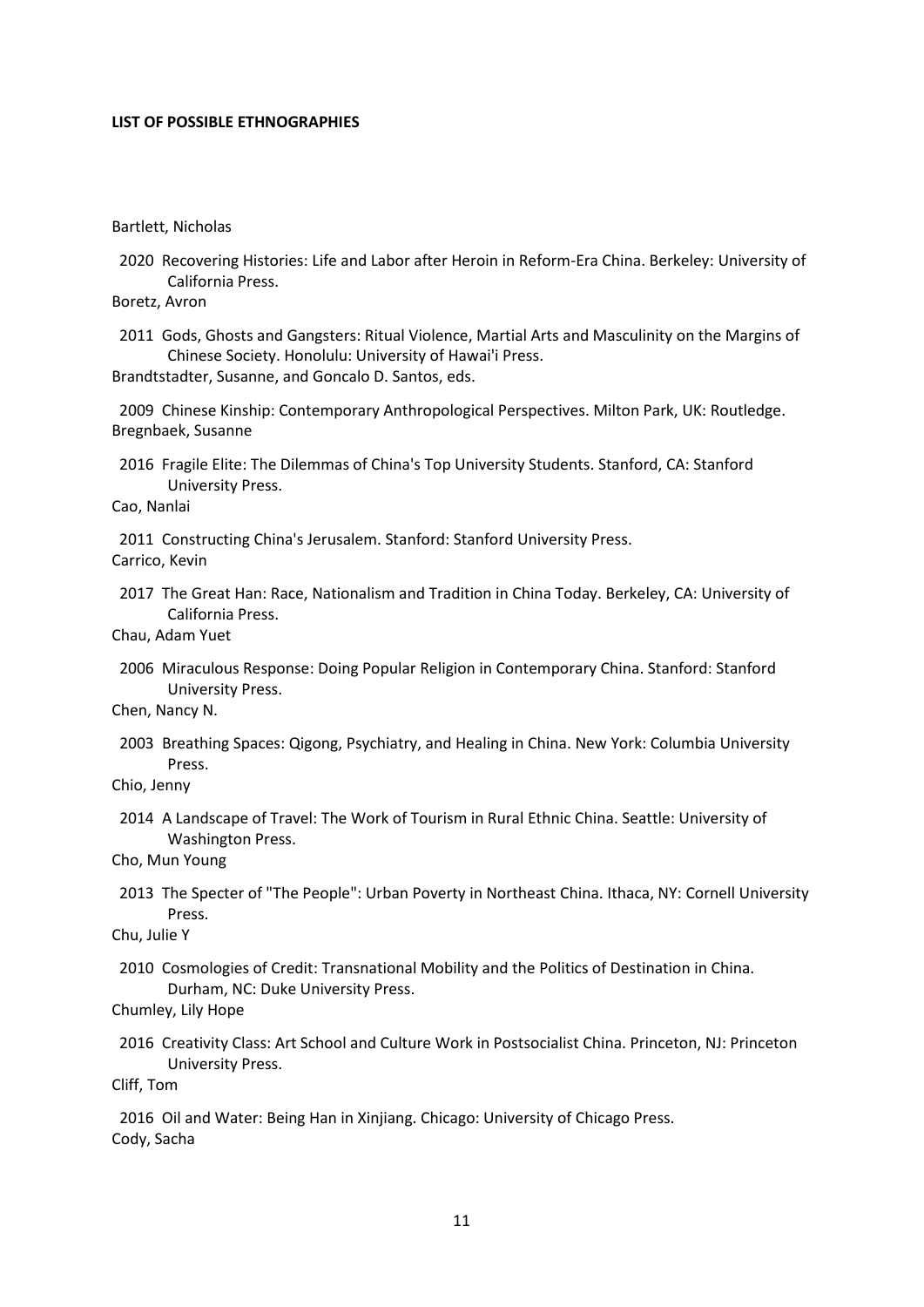2019 Exemplary Agriculture: Independent Organic Farming in Contemporary China. Singapore: Palgrave Macmillan.

<span id="page-11-0"></span>Evans, Harriet

 2020 Beijing from Below: Stories of Marginal Lives in the Capital's Center. Durham, NC: Duke University Press.

<span id="page-11-10"></span>Farquhar, Judith

1994a Knowing practice: The clinical encounter of Chinese medicine. Boulder: Westview Press.

<span id="page-11-11"></span> 1994b Multiplicity, Point of View, and Responsibility in Traditional Chinese Healing. *In* Body, subject & power in China. A. Zito and T.E. Barlow, eds. Pp. 78-99. Chicago: University of Chicago Press.

<span id="page-11-13"></span><span id="page-11-12"></span> 2002 Appetites: Food and Sex in Post-Socialist China. Durham, NC: Duke University Press. Farquhar, Judith, and Qicheng Zhang

<span id="page-11-5"></span> 2012 Ten Thousand Things: Nurturing Life in Contemporary Beijing. New York: Zone Books. Fong, Vanessa L.

- 2004 Only Hope: Coming of Age Under China's One-Child Policy. Stanford: Stanford University Press.
- <span id="page-11-8"></span> 2011 Paradise Redefined: Transnational Chinese Students and the Quest for Flexible Citizenship in the Developed World. Stanford: Stanford University Press.

<span id="page-11-15"></span>Gillette, Maris Boyd

 2000 Between Mecca and Beijing : Modernization and Consumption among Urban Chinese Muslims. Stanford: Stanford University Press.

<span id="page-11-14"></span>Gottschang, Suzanne Z.

 2018 Formulas for Motherhood in an Urban Chinese Hospital. Ann Arbor: University of Michigan Press.

<span id="page-11-6"></span>Hansen, Mette Halskov

- 2015 Educating the Chinese Individual: Life in a Rural Boarding School. Seattle: University of Washington Press.
- <span id="page-11-4"></span>Hanser, Amy
- 2008 Service Encounters: Class, Gender and the Market for Social Distinction in Urban China. Stanford, CA: Stanford University Press.

<span id="page-11-2"></span>Harrell, Stevan, and Goncalo D. Santos

 2017 Introduction. *In* Transforming Patriarchy: Chinese Families in the Twenty-First Century. G.D. Santos and S. Harrell, eds. Pp. 3-36. Seattle: University of Washington Press.

<span id="page-11-9"></span>Jacka, Tamara

<span id="page-11-1"></span> 2005 Rural Women in Urban China: Gender, Migration, and Social Change. London: ME Sharpe. Jankowiak, William R.

 1993 Sex, death, and hierarchy in a Chinese city : an anthropological account. New York: Columbia University Press.

<span id="page-11-3"></span>Kipnis, Andrew B.

- 1997 Producing Guanxi: Sentiment, Self, and Subculture in a North China Village. Durham, NC: Duke University Press.
- <span id="page-11-7"></span> 2011 Governing Educational Desire: Culture, Politics and Schooling in China. Chicago: University of Chicago Press.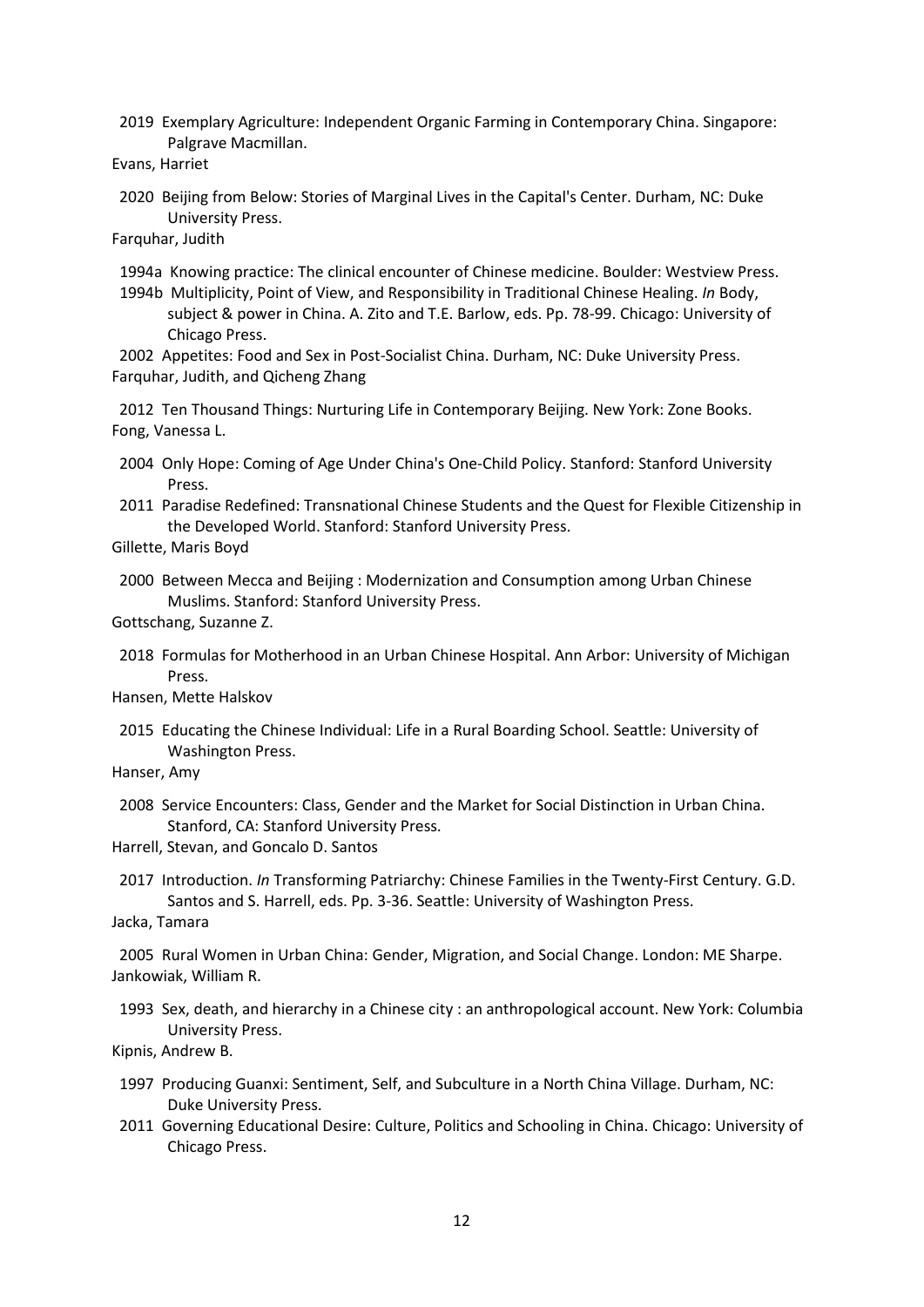- <span id="page-12-0"></span> 2016 From Village to City: Social Transformation in a Chinese County Seat. Berkeley, CA: University of California Press.
- <span id="page-12-4"></span> 2021 The Funeral of Mr. Wang: Life, Death and Ghosts in Urbanizing China. Berkeley: University of California Press.
- <span id="page-12-6"></span>Kuan, Teresa
- 2015 Love's Uncertainty: The Politics and Ethics of Child Rearing in Contemporary China. Oakland, CA: University of California Press.

<span id="page-12-1"></span>Lai, Lili

 2017 Hygiene, Sociality, and Culture in Contemporary Rural China: The Uncanny New Village. Amsterdam: Amsterdam University Press.

<span id="page-12-7"></span>Ling, Minhua

 2019 The Inconvenient Generation: Migrant Youth Coming of Age on Shanghai's Edge. Stanford: Stanford University Press.

<span id="page-12-10"></span>Litzinger, Ralph A.

- 2000 Other Chinas: The Yao and the Politics of National Belonging. Durham, NC: Duke University Press.
- <span id="page-12-8"></span>Liu, Shao-hua
- 2011 Passage to Manhood: Youth Migration, Heroin, and AIDS in Southwest China. Palo Alto: Stanford University Press.

<span id="page-12-2"></span>Liu, Xin

 2000 In One Own's Shadow: An Ethnographic Account of the Condition of Post-reform Rural China. Berkeley: University of California Press.

<span id="page-12-3"></span>Lora-Wainwright, Anna

- 2013 Fighting for Breath: Living Morally and Dying of Cancer in a Chinese Village. Honolulu: University of Hawai'i Press.
- <span id="page-12-11"></span>Makley, Charlene
- 2007 The Violence of Liberation: Gender and Tibetan Buddhist Revival in Post-Mao China. Berkeley: University of California Press.
- <span id="page-12-12"></span> 2018 The Battle for Fortune: State-led Development, Personhood and Power among Tibetans in China. Ithaca, NY: Cornell University Press.

<span id="page-12-9"></span>Mason, Katherine A.

- 2016 Infectious Change: Reinventing Chinese Public Health after an Epidemic. Stanford, CA: Stanford University Press.
- <span id="page-12-16"></span>McDonald, Tom

<span id="page-12-13"></span> 2016 Social Media in Rural China. London: UCL Press. Mueggler, Erik

- 2001 The Age of Wild Ghosts: Memory, Violence, and Place in Southwest China. Berkeley: University of California Press.
- <span id="page-12-14"></span> 2017 Songs for Dead Parents: Corpse, Text and World in Southwest China. Chicago: University of Chicago Press.

<span id="page-12-5"></span>Ng, Emily

 2020 A Time of Lost Gods: Mediumship, Madness, and the Ghost after Mao. Berkeley, CA: University of California Press.

<span id="page-12-15"></span>Notar, Beth E.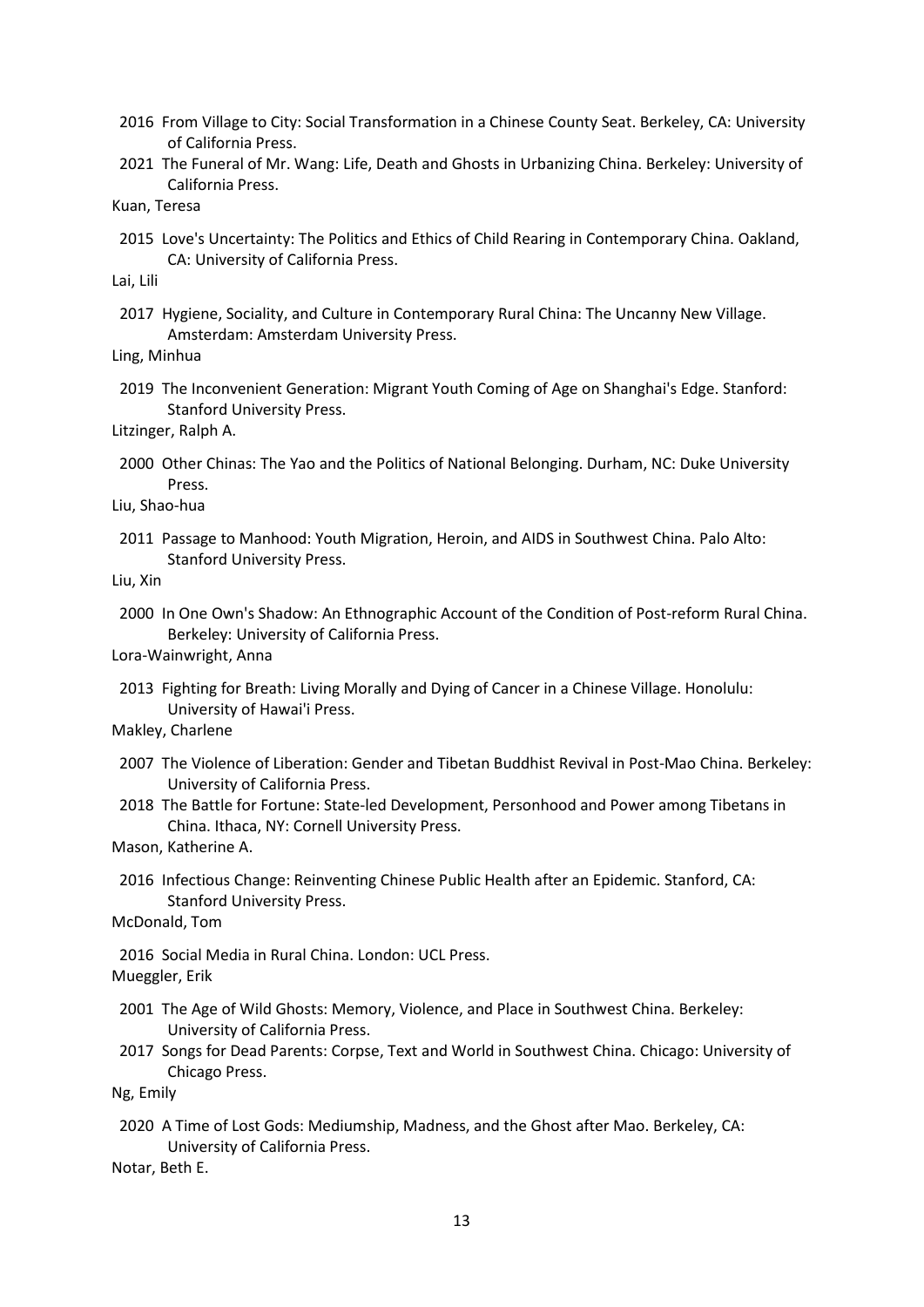<span id="page-13-10"></span> 2006 Displacing Desire: Travel and Popular Culture in China. Honolulu: University of Hawai'i Press. Obendiek, Helena

 2016 Changing Fate: Education, Poverty and Family Support in Contemporary Chinese Society. Berlin: Lit Verlag.

<span id="page-13-7"></span>Osborg, John

 2013 Anxious Wealth: Money and Morality Among China's New Rich. Stanford, CA: Stanford University Press.

<span id="page-13-0"></span>Oxfeld, Ellen

 2010 Drink Water, But Remember the Source: Moral Discourse in a Chinese Village. Berkeley: University of California Press.

<span id="page-13-3"></span>Palmer, David A.

<span id="page-13-8"></span> 2007 Qigong fever : body, science, and utopia in China. New York: Columbia University Press. Pun, Ngai

<span id="page-13-4"></span> 2005 Made In China: Women Workers in a Global Workplace. Durham: Duke University Press. Sangren, P. Stevan

<span id="page-13-15"></span> 2017 Filial Obsessions: Chinese Patriliny and its Discontents. New York: Palgrave Macmillan. Schein, Louisa

 2000 Minority Rules: The Miao and the Feminine in China's Cultural Politics. Durham, NC: Duke University Press.

<span id="page-13-5"></span>Shi, Lihong

<span id="page-13-13"></span> 2017 Choosing Daughters: Family Change in Rural China. Stanford, CA: Stanford University Press. Song, Priscilla

 2017 Biomedical Odysseys: Fetal Cell Experiments from Cyberspace to China. Princeton, NJ: Princeton Uiversity Press.

<span id="page-13-1"></span>Steinmuller, Hans

<span id="page-13-14"></span> 2013 Communities of Complicity: Everyday Ethics in Rural China. New York: Berghahn. Uretsky, Elanah

 2016 Occupational Hazards: Sex, Business and HIV in Post-Mao China. Stanford, CA: Stanford University Press.

<span id="page-13-16"></span>Wang, Xinyuan

<span id="page-13-6"></span> 2016 Social Media in Industrial China. London: UCL Press. Wolf, Margery

<span id="page-13-9"></span> 1972 Women and the family in rural Taiwan. Stanford: Stanford University Press. Wong, Winnie Won Yin

<span id="page-13-11"></span> 2013 Van Gogh on Demand: China and the Readymade. Chicago: University of Chicago Press. Woronov, Terry E.

<span id="page-13-2"></span> 2016 Class Work: Vocational Schools and China's Urban Youth. Stanford: Stanford University Press. Wu, Ka-ming

 2015 Reinventing Chinese Tradition: The Cultural Politics of Late Socialism. Chicago: University of Illinois Press.

<span id="page-13-12"></span>Xu, Jing